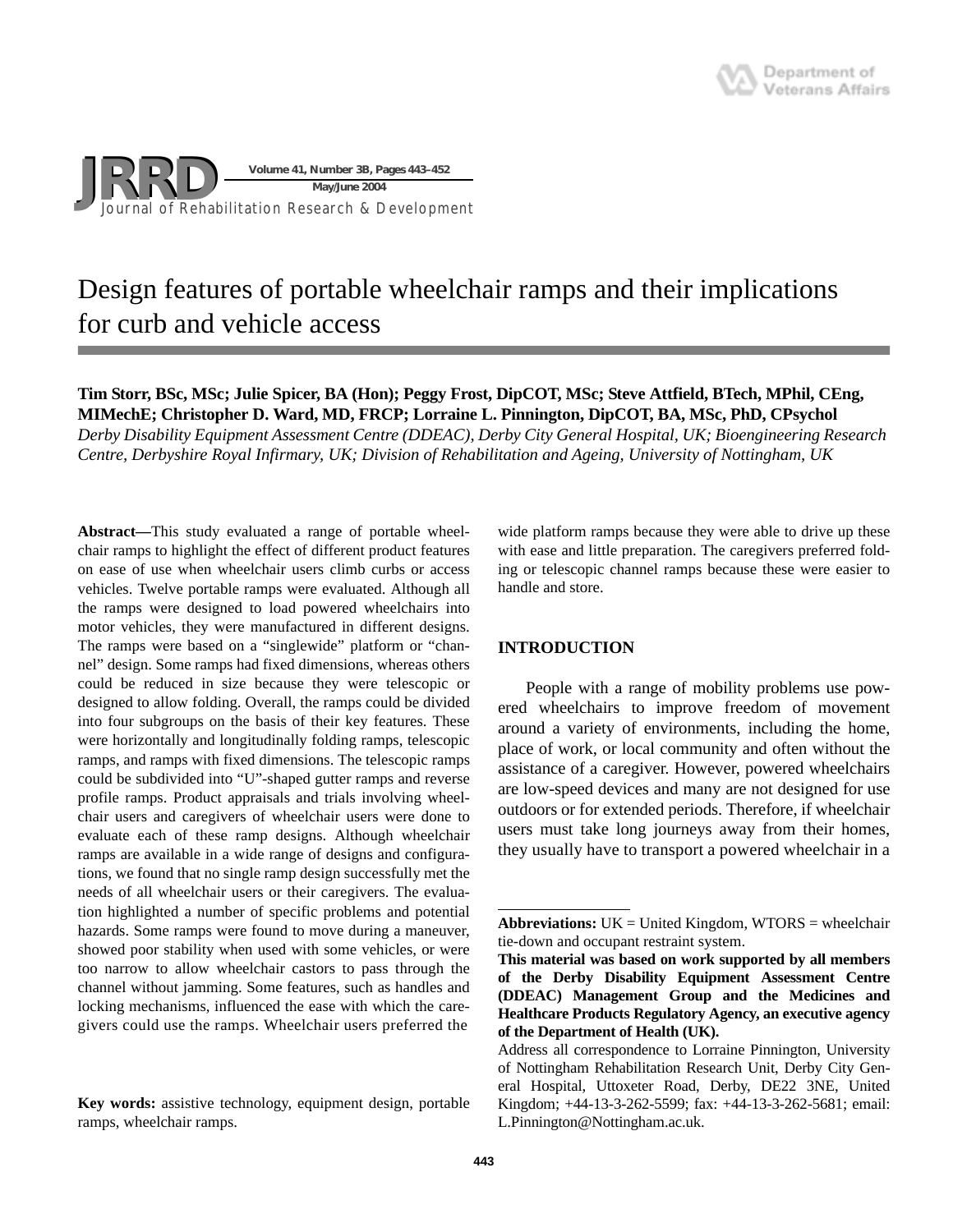motor vehicle and will often need the help of their caregivers to transfer and stow the chair. In these circumstances, several options are available to the caregiver. One method is for the user to transfer into a standard car seat and for the caregiver to dismantle and stow the wheelchair. This method may be preferred for reasons of safety and cost [1]. However, it involves the caregiver manually handling both the user and the wheelchair and his or her expertise and time in dismantling the wheelchair.

An alternative option is for the user to remain seated in the powered wheelchair and for the wheelchair and user to be secured in the vehicle with a wheelchair tiedown and occupant restraint system (WTORS). Several alternative methods can be found by which a wheelchair can be loaded into a vehicle, including a tail lift, a hoist, a fold-down wheelchair ramp, or portable wheelchair ramps. Tail lifts, hoists, and fold-down ramps require costly vehicle adaptations and cannot be installed in smaller vehicles. Portable wheelchair ramps offer a costeffective solution to this problem, with the additional advantage that they can be used to access steps, buildings, and other transportation systems. Portable wheelchair ramps are also commonly used as a temporary measure until permanent ramps can be constructed from wood, concrete, or metal and fitted [2]. An earlier evaluation of portable building access ramps revealed that weight, length, and width were key design features that influenced safety and usability [3,4].

The design, size, portability, and ease of use of portable wheelchair ramps currently available on the market vary greatly. However, two basic designs exist and these are "singlewide" platform and channel ramps. One limitation reported to occur with channel ramps is that only caregivers who are physically able to walk between the channels while pushing the wheelchair at shoulder height can use them [5]. This study evaluated a range of portable wheelchair ramps to highlight the advantages and disadvantages of different designs and to assess their impact on ease of use when users access vehicles or climb curbs.

# **METHODS**

## **Identification and Selection of Ramps**

We consulted manufacturers and gathered information from suppliers' literature and the Hamilton Index [6]. Over 300 wheelchair ramps were identified with different design features and dimensions. We selected a sample of ramps to represent different design features using the following predefined inclusion criteria:

- Ramps suitable for use with a motor vehicle.
- Ramps between 2 to 3 m in length. This dimension was chosen because ramps of this length would not exceed the maximum gradient of 1:4 recommended by suppliers of powered wheelchairs when used with vehicles that have a floor height of 56 cm. This mean floor height was derived from a convenience sample of 10 "estate" cars and "people carriers."
- Ramps with a minimum load-carrying capacity of 250 kg. This threshold was based on the mean weight of a convenience sample of 30 powered wheelchairs and scooters plus the mean maximum user weight specified by manufacturers.

Initially, 19 ramps were found to meet these criteria; however, 5 were excluded because they shared the same design characteristics. On the basis of the following design features, we categorized ramps—

- Composed of a singlewide platform.
- Composed of two separate channels.
- That folded about a horizontal axis.
- That folded longitudinally.
- That reduced in length telescopically.
- With fixed dimensions.
- With reverse profile flanges (i.e., the inner edge of the channel turned down rather than up).

The individual specification of the 12 ramps evaluated can be seen in **Table 1**, and examples of these designs can be seen in **Figures 1** to **5**. We have included a list of the models used in **Appendix A (**found in the online version only); however, these are only examples of each design and other manufacturers produce similar devices.

# **Evaluation Methods**

The portable wheelchair ramps were evaluated in three stages. These stages are described in the following subsections.

# *Product Appraisals (Stage 1)*

On delivery of the ramps, a multidisciplinary team, including a research physiotherapist, occupational therapist, rehabilitation engineer, and ergonomist, undertook an objective appraisal. This appraisal assessed the following specifications of each product:

• General finish (e.g., paint imperfections, metal burrs, and sharp edges)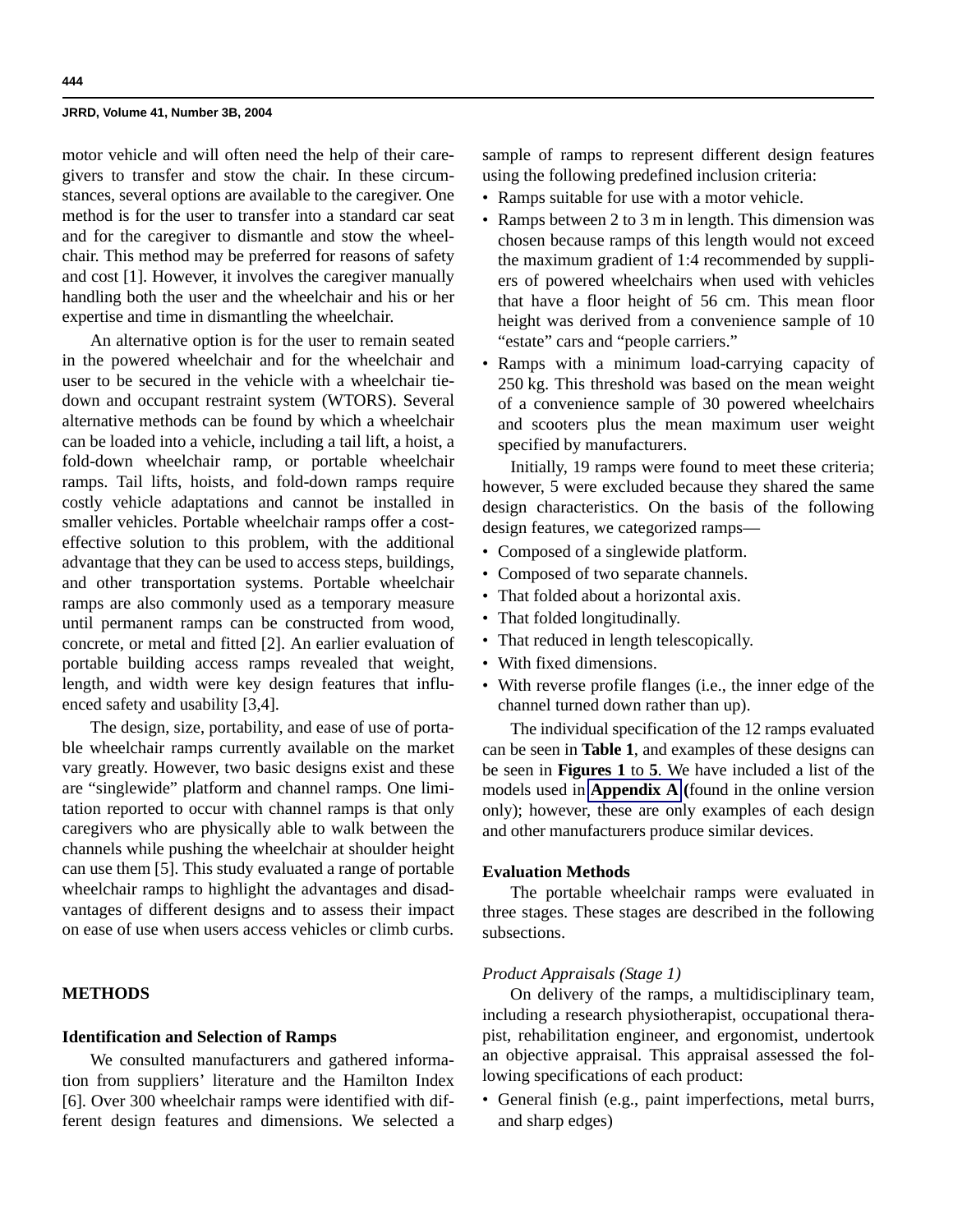#### **STORR et al. Evaluation of portable wheelchair ramps**

|  |  |  |  | Specification of ramps included in evaluation (channel, reverse profile channel, and wide designs). |  |  |  |  |  |  |  |  |
|--|--|--|--|-----------------------------------------------------------------------------------------------------|--|--|--|--|--|--|--|--|
|--|--|--|--|-----------------------------------------------------------------------------------------------------|--|--|--|--|--|--|--|--|

| Ramp<br>Code | <b>Basic</b><br><b>Design</b> | <b>Method for</b><br><b>Reducing Size</b> | <b>Material</b> | <b>Surface Type</b> | <b>Total</b><br>Weight<br>(kg) | Weight<br>of Each<br>Section (kg) | Max<br>Length<br>(mm) | Min<br>Length<br>(mm) | Gutter<br>Depth<br>(mm) | <b>Inner</b><br>Width<br>(mm) | Outer<br>Width<br>(mm) | <b>Instructions Handles</b> |                |
|--------------|-------------------------------|-------------------------------------------|-----------------|---------------------|--------------------------------|-----------------------------------|-----------------------|-----------------------|-------------------------|-------------------------------|------------------------|-----------------------------|----------------|
| 1            | Channel                       | Horizontal<br>Folding                     | Aluminum        | Patterned           | 22.8                           | 11.4                              | 3,050                 | 1,550                 | 46                      | 150                           | 160                    | No                          | Yes            |
| 2            | Channel                       | Horizontal<br>Folding                     | Aluminum        | Pressed             | 14.0                           | 7.0                               | 2,100                 | 1,080                 | 45                      | 185                           | 210                    | Yes                         | Yes            |
| 3            | Channel                       | None                                      | Aluminum        | Pressed             | 11.6                           | 5.8                               | 2,020                 | 2,020                 | 45                      | 185                           | 210                    | Yes                         | Yes            |
| 4            | Channel                       | Telescopic                                | Aluminum        | <b>Gritty Paint</b> | 28.4                           | 14.2                              | 3,050                 | 1,680                 | $45 - 52$               | 190                           | 250                    | Yes                         | N <sub>0</sub> |
| 5            | Channel                       | Telescopic                                | Aluminum        | Glass Paper         | 16.0                           | 8.0                               | 2,160                 | 870                   | 43                      | 198                           | 260                    | N <sub>o</sub>              | N <sub>0</sub> |
| 6            | Channel                       | Telescopic                                | Aluminum        | Glass Paper         | 17.2                           | 8.6                               | 2,270                 | 1,380                 | $38 - 45$               | 196                           | 260                    | N <sub>o</sub>              | No             |
| 7            | Reverse<br>Profile<br>Channel | Telescopic                                | Aluminum        | <b>Gritty Paint</b> | 38.4                           | 19.2                              | 3,010                 | 1.740                 | 60                      | 200                           | 250                    | Yes                         | N <sub>0</sub> |
| 8            | Reverse<br>Profile<br>Channel | Telescopic                                | Aluminum        | <b>Glass Paper</b>  | 17.6                           | 8.8                               | 1,940                 | 1,090                 | $46 - 58$               | 230                           | 280                    | N <sub>o</sub>              | N <sub>0</sub> |
| 9            | Wide                          | None                                      | Aluminum        | Patterned           | 18.2                           | 18.2                              | 2,000                 | 2,000                 | 41                      | 750                           | 760                    | N <sub>0</sub>              | N <sub>0</sub> |
| 10           | Wide                          | 3 Pieces                                  | Aluminum        | Glass Paper         | 25.0                           | $8.8 + 7.4$                       | 1,920                 | 1,110                 | $46 - 58$               | 780                           | 820                    | N <sub>0</sub>              | N <sub>0</sub> |
| 11           | Wide                          | Longitudinal<br>Folding                   | Fiberglass      | Glass Paper         | 17.8                           | 17.8                              | 2,000                 | 2,000                 | 60                      | 780                           | 810                    | N <sub>0</sub>              | Yes            |
| 12           | Wide                          | Horizontal<br>Folding                     | Aluminum        | Glass Paper         | 23.2                           | 23.2                              | 2,000                 | 1.020                 | 45                      | 770                           | 820                    | Yes                         | Yes            |

- Availability, length, and clarity of written instructions
- Availability and clarity of any safety warnings
- Design features (e.g., capacity for wheelchair and caregiver access to the vehicle; capacity to fold, carry, and store)
- Weight and dimensions
- Ease of handling

## *Professional Trials (Stage 2)*

The aim of the professional trials was to determine if the ramps would remain in situ or move while a powered wheelchair and occupant were being loaded and unloaded. Although users are advised to load wheelchairs into a vehicle when empty and to disengage the power supply, some users choose to disregard such advice. We felt it was important, therefore, to include these trials to highlight any potential hazards. A research physiotherapist and ergonomist conducted the professional trials using the following:

- A rear-wheel-drive powered wheelchair (Invacare Phoenix).
- A 100 kg anthropomorphic dummy (chosen to simulate an adult wheelchair user).

• A Ford transit van (chosen because it provides sufficient headroom to allow loading and unloading of an Invacare Phoenix wheelchair and dummy. This model van was also selected because it represents the familysize class of vehicle commonly used by private wheelchair users.).

Since the ramps varied in length, the professional trials encompassed a range of gradients between 1.0 in 4.7  $(12^{\circ})$  and 1 in 23  $(20^{\circ})$ .

At the beginning of each trial, the ramp was positioned at the rear of the vehicle and its position on the floor was marked with tape. The loaded wheelchair was driven forward up the ramp and reversed down by means of the wheelchair controls. Each ramp was tested 10 times, and after each ascent and descent, the position of the ramp was checked against the position marked originally. Any movement of the ramp greater than 10 mm was noted.

# *User Trials (Stage 3)*

We recruited 14 wheelchair users and 13 caregivers of wheelchair users to undertake standard user trials, to be described shortly. This pool of volunteers ensured that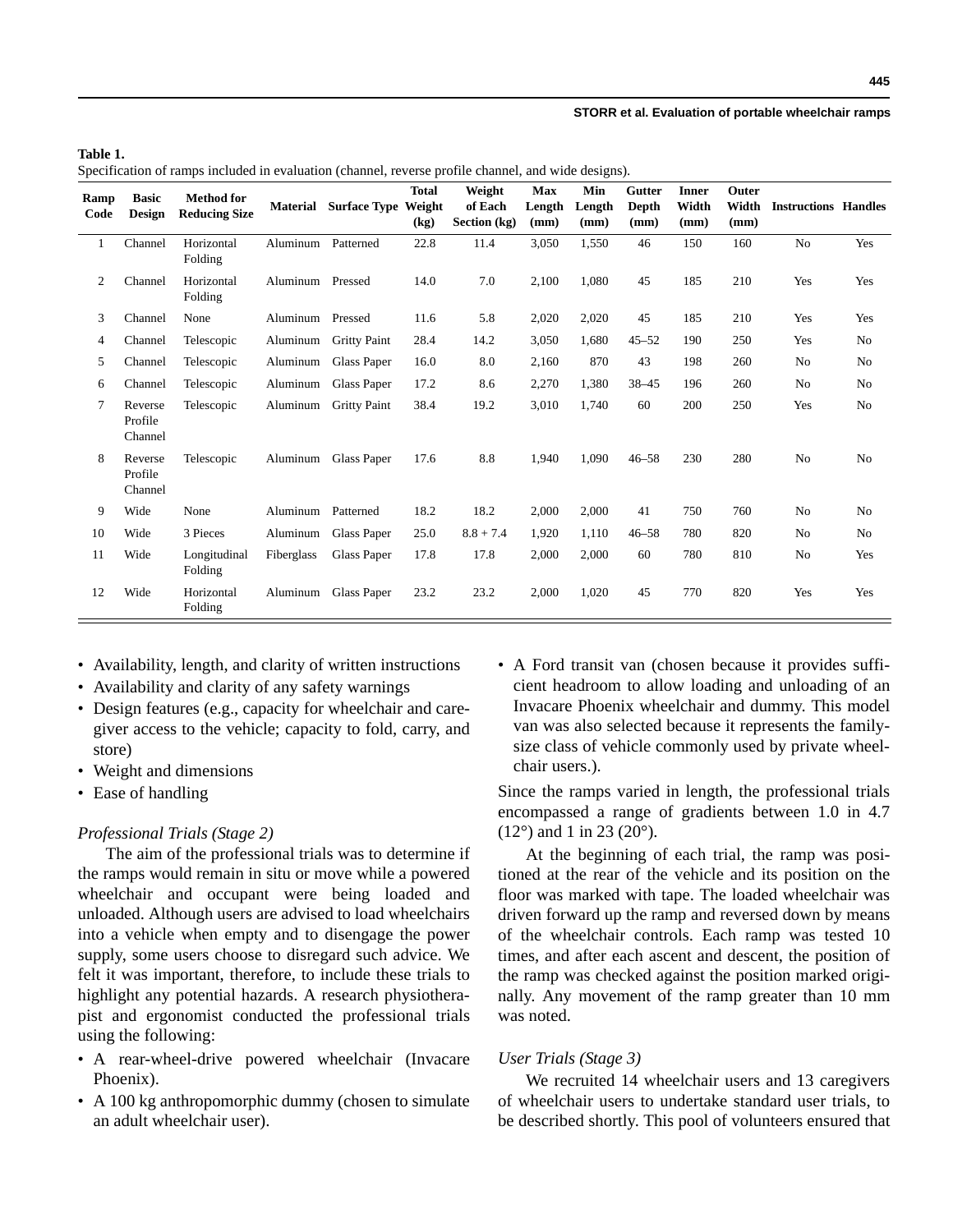

**Figure 1.** Wide ramp that folds about a horizontal axis.

each ramp was tested at least five times by caregivers and five times by wheelchair users. We completed the trials independently, rather than in pairs, to ensure that each person's attitudes and experiences did not influence others. The number of tests that each participant completed varied between two and six and depended upon the tolerance and functional abilities of each individual. We obtained approval to carry out these evaluations from the Local Research Ethics Committee, and each participant gave informed consent.

**Caregiver User Trials.** Each caregiver was asked to undertake the following activities and standard instructions as listed:

- Place one end of the selected ramp on the sill of the vehicle.
- Load the powered wheelchair into the vehicle.
- Collapse or fold the ramp and place into the vehicle.



## **Figure 2.** Wide ramp that folds longitudinally.

- Remove the ramp from the vehicle.
- Open the ramp and place it in position on the vehicle sill.
- Remove the powered wheelchair from the vehicle.

The caregivers were asked to report any difficulties experienced when lifting and handling and to rate the ease with which they could maneuver the wheelchair up and down the ramp. A powered chair was used during the trials because a manual wheelchair can usually be loaded into a vehicle without ramps.

**Wheelchair User Trials.** Because portable ramps can also be used to access steps and buildings, additional trials were designed to evaluate this secondary function. A test rig was constructed to replicate the height of a standard step (**Figure 6**). It is recommended that ramps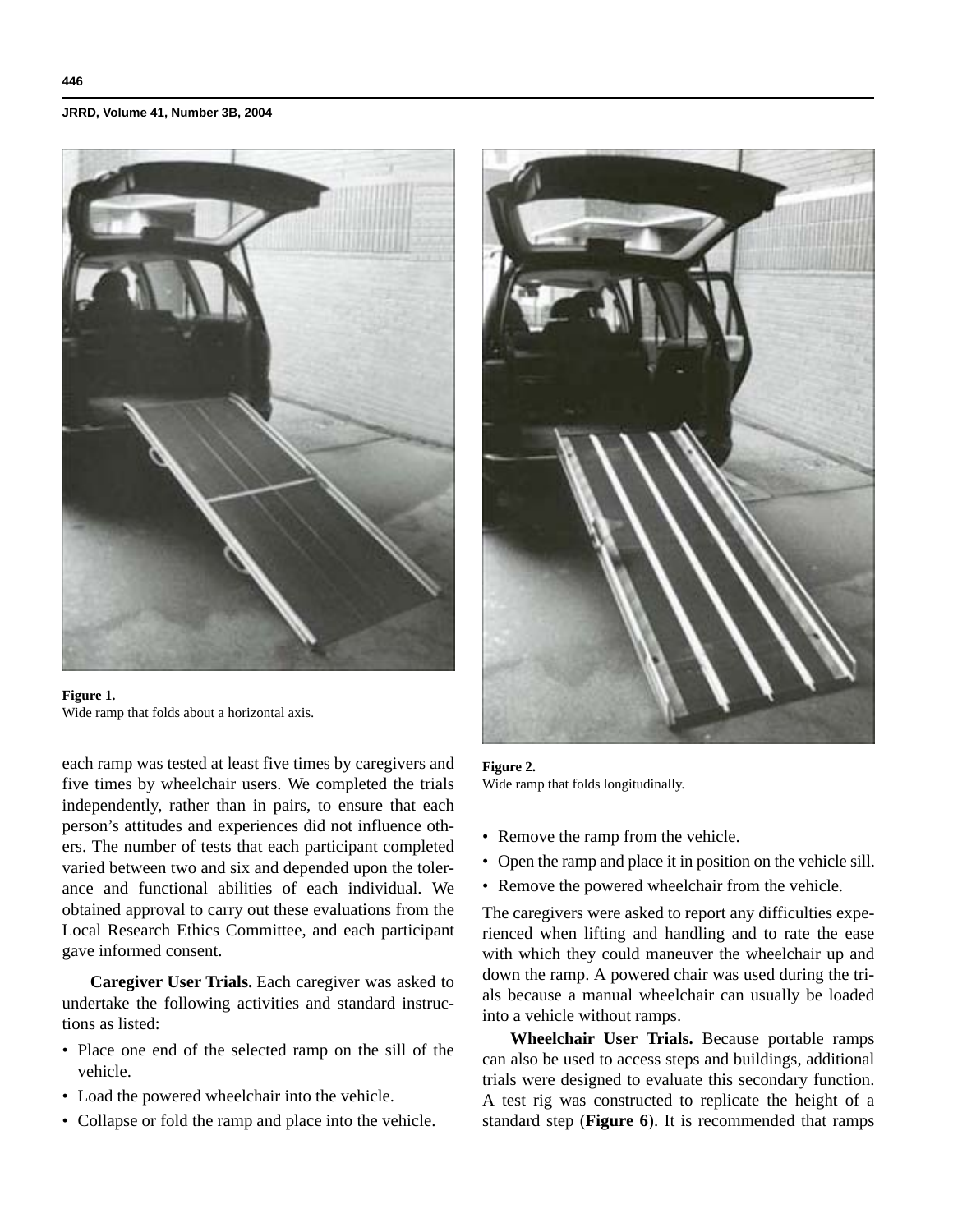#### **STORR et al. Evaluation of portable wheelchair ramps**



**Figure 3.** Figure 3. **Figure 4. Figure 4. Figure 4. Figure 4. Figure 4. Figure 4. Figure 4.** 

be used at a gradient of 1:12 [7], and therefore, an adjustable height rig was constructed to replicate this gradient. The rig consisted of a raised level platform and was fitted at one end with a fixed wide ramp. Each portable ramp was used in turn to access the freestanding end of the rig platform.

During the trials, the wheelchair users were asked to drive up the portable ramp, across the rig, and down the fixed wide ramp. We reversed this procedure on each occasion to allow the user to drive both up and down the test ramp.

The users were asked to rate how much difficulty they experienced when aligning the wheelchair with the ramp and when driving up and down it. They were also asked to rate how safe they felt during each stage of the maneuver.



Fixed-dimension channel ramps.

# **RESULTS**

# **Product Appraisals**

Several ramps showed a poor level of finish, with sharp edges, burrs, and some evidence of poor quality welding or painting. Although a few exceptions were found, the level of finish was proportionate to the price of the product. Only five ramps were supplied with instructions and the level of detail was not always comprehensive. Although one might assume that ramps are relatively simple devices, which can be used without instructions, our experience indicates that this is not the case, because a number of participants tried to use the ramps incorrectly. Half the ramps had no visible warning signs or stickers attached to them. The remainder carried some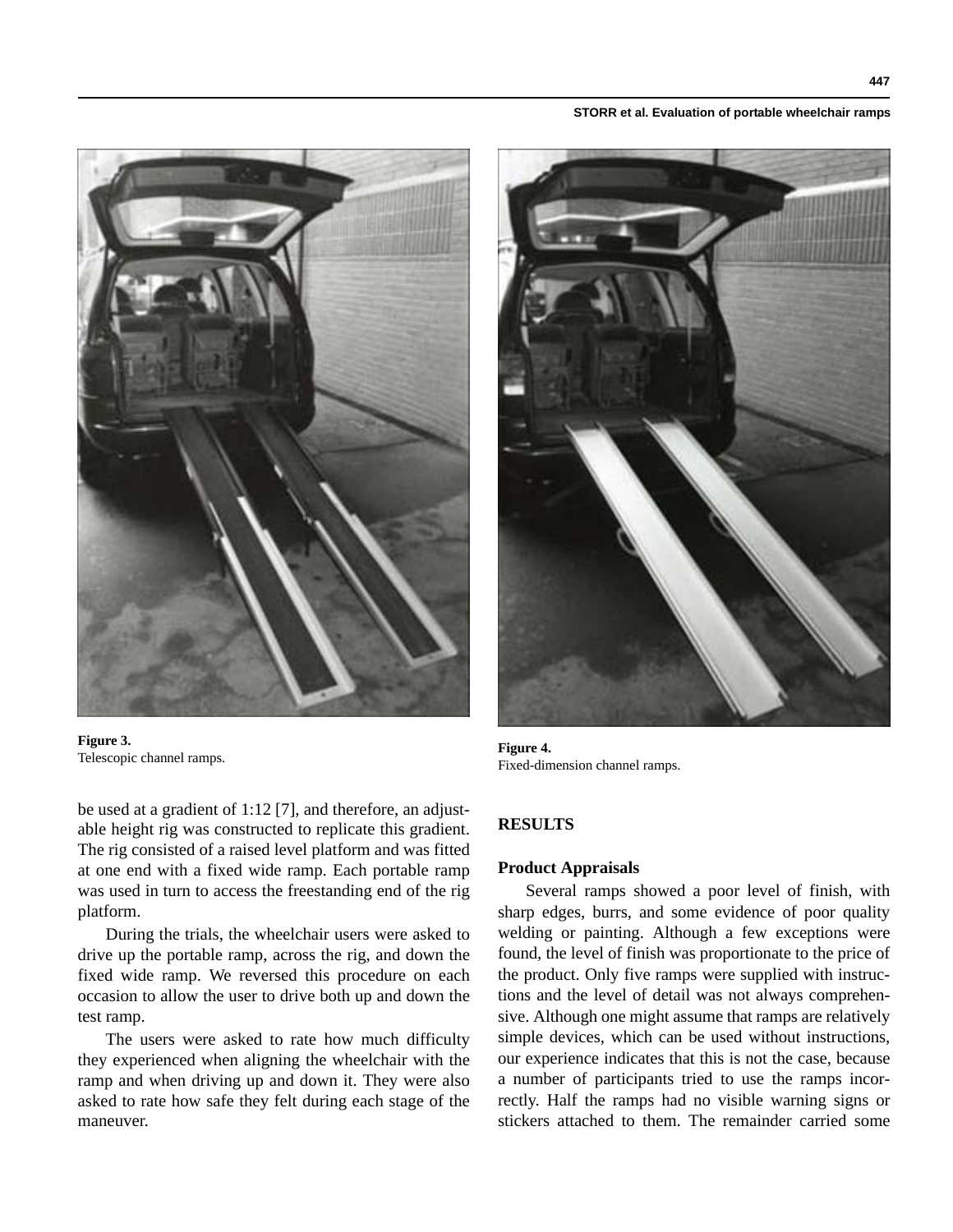

**Figure 5.** Reverse-profile channel ramps.

warnings and included information, for example, on how to carry the ramps and attach them to a vehicle.

The minimum carrying weight for each detachable section of the ramps ranged between 5.8 kg and 23.2 kg. Half the ramps included sections that weighed 8 kg but five had sections that weighed over 14 kg. In view of the dimensions of the ramps and their mass, some were not suitable for lifting from ground level, particularly by slight, older, or frail people.

Ramps that are manufactured in a "U" or gutter shape are designed to prevent wheelchair castors from falling off the edge of the ramp. The depth of the gutter of the single channel ramps varied between 43 mm and 60 mm. The reverse channel ramp design has been introduced to overcome the obstructions that occur between castors and the gutter edge of standard U-shaped channel ramps. Although the reverse channel ramps were not compatible with our test vehicle or rig, we have included the product appraisal findings for comparative purposes.



**Figure 6.** Test rig used during user trials.

Five of the ramps were fitted with handles to assist with carrying. Two of the telescopic ramps had no locking mechanisms, and therefore, the ramp sections were found to slide apart if they were carried in a vertical position. Those that did have a locking mechanism (**Figure 7**) were easier to lift and carry.

# **Professional Trials**

The results of the professional trials are summarized in **Table 2**. Ramps 3, 5, 11, and 12 moved between 10 mm and 20 mm while the wheelchair and the anthropomorphic dummy were unloaded from the vehicle and Ramp 6 moved more than 10 mm during loading.

On two occasions, during testing of Ramp 1, the front castor of the wheelchair turned sideways in the channel (**Figure 8**). Although the castor was jammed and could not turn, the rear wheels continued to be powered. As a consequence, the torque from the rear wheels caused the ramp to move away from the vehicle and fall to the floor.

The form and surface of the gutters also caused difficulties when the channel ramps (Ramps 1–6) were used because these factors prevented the wheelchair from moving freely unless the footplates were raised to a level that was unsuitable for the leg length of the anthropometric dummy.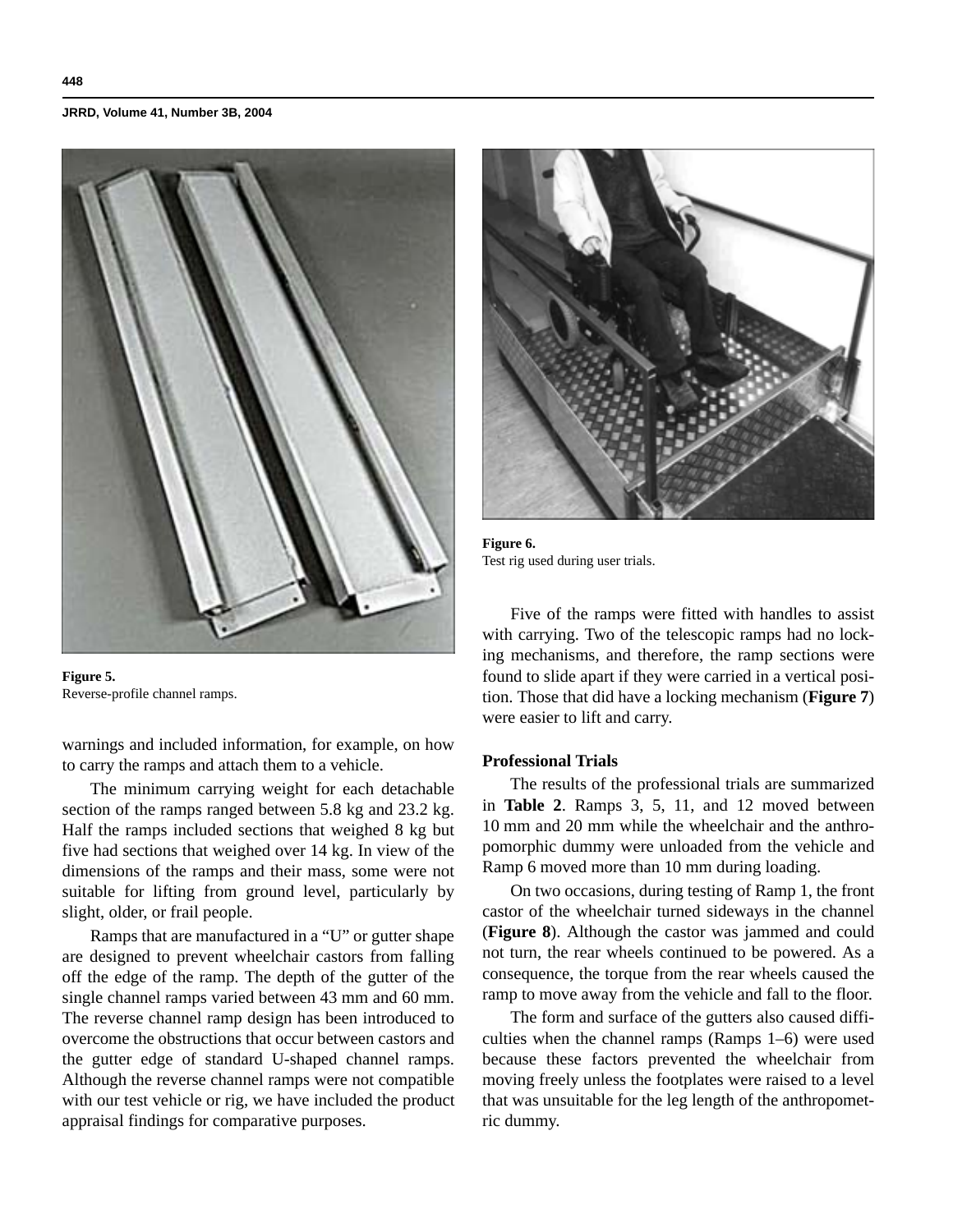Three ramps (7, 8, and 10) could not be included in the professional trials because they were not compatible with the test vehicle. These ramps had reverse profile gutters and could not be positioned in a stable position on the vehicle sill (**Figure 9**). Although an alternative style of vehicle was tried (SEAT Alhambra People carrier), similar difficulties occurred. In this case, the reverse profile flanges came into contact with the rear bumper, and this prevented the ramps from being positioned on the sill in a level and stable position without protruding above floor level.



**Figure 7.** Ramp with a locking mechanism.

| Table 2.                        |   |
|---------------------------------|---|
| Results of professional trials. | * |

## **User Trials**

Four ramps were excluded from the user trials. Ramps 7, 8, and 10 were found to be incompatible with both the test vehicle and rig. Ramp 9, a singlewide platform ramp, was excluded because it was considered to be too heavy (weighing 18.2 kg) and large to be handled safely within current manual handling guidelines [8].

# *Caregiver User Trials*

Depending on the ramp design, caregivers adopted different methods when loading and unloading the wheelchair. When using wide ramps, all but 1 of the 13 caregivers chose to drive the powered wheelchair up and down the ramps using the wheelchair controls. When testing channel ramps, however, the participants chose to walk between the ramps and push the powered wheelchair up and down. Although they made no comments about pushing the chair, several participants criticized the position of the handles and the locking mechanisms on the channel ramps (see **Figures 4** and **7**). The participants found that these metal protrusions came into contact with their legs when walking between the pair of channel ramps and commented, for example, "If they had thought, they could have put the handle on the other side."

The findings of the caregiver user trials are summarized in **Table 3**. Three caregivers reported difficulties when unfolding and extending Ramps 1 and 5. These problems occurred because they required a large arm span to manipulate the ramps effectively and to operate the folding and unfolding mechanism.

|                  |                     | No. of Times Ramp Moved $>10$ mm (No. of Tests = 10) |         |                |  |
|------------------|---------------------|------------------------------------------------------|---------|----------------|--|
| <b>Ramp Code</b> | <b>Basic Design</b> | <b>Unloading</b>                                     | Loading | Gradient $(°)$ |  |
|                  | Channel             |                                                      |         | 12             |  |
|                  | Channel             |                                                      |         | 19             |  |
|                  | Channel             |                                                      |         | 20             |  |
|                  | Channel             |                                                      |         | 13             |  |
|                  | Channel             |                                                      |         | 20             |  |
| 6                | Channel             |                                                      |         | 19             |  |
|                  | Wide                |                                                      |         | 19             |  |
| 11               | Wide                |                                                      |         | 20             |  |
| 12               | Wide                |                                                      |         | 19             |  |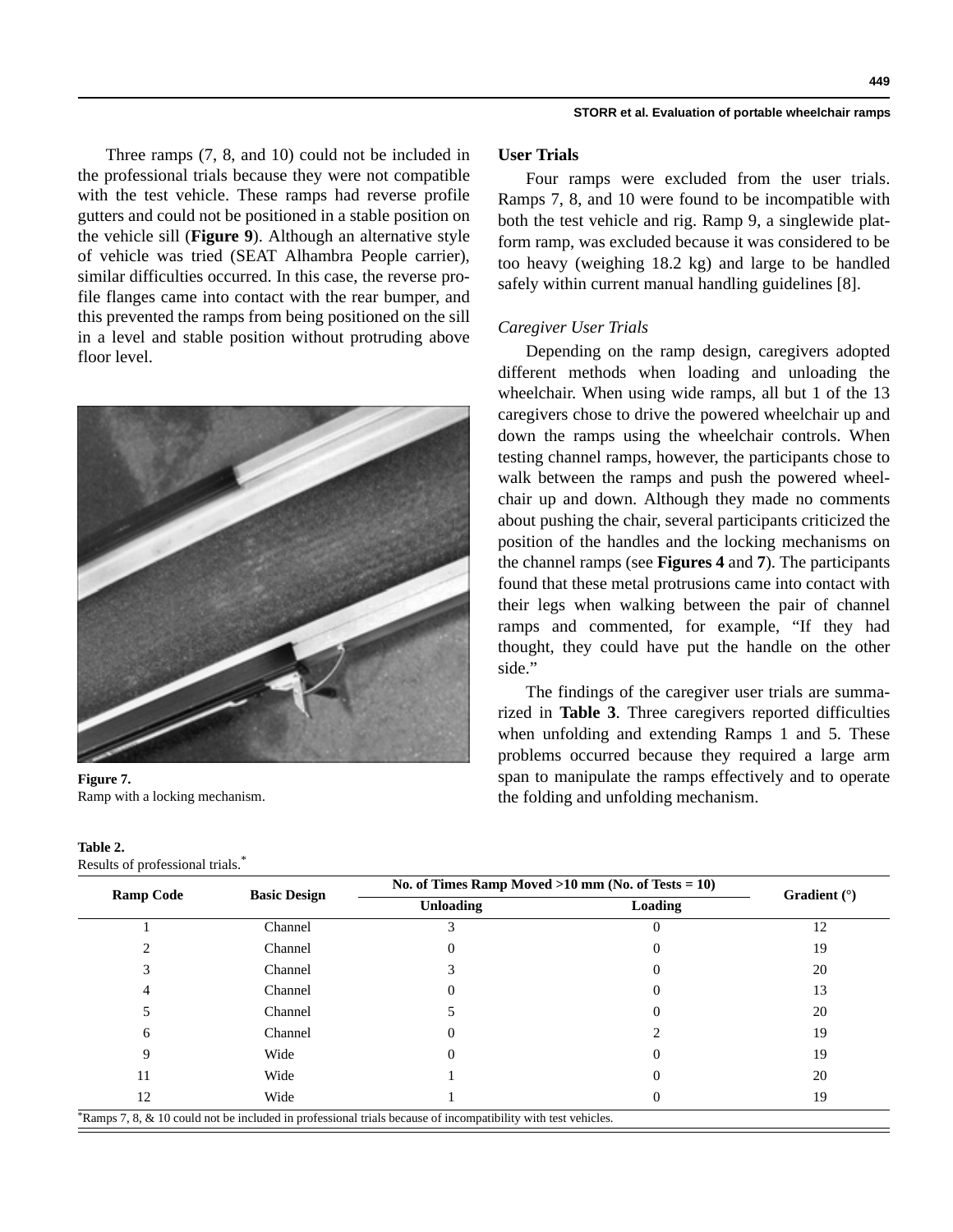Eight caregivers found that it was difficult to store Ramp 3 inside the test vehicle because of its length. Difficulties were also experienced when loading and storing Ramps 11 and 12 because of their length and width. The caregivers reported no difficulties in the use of Ramp 6. All caregivers stated that they preferred the folding or telescopic channel ramps above the other designs because they were easier to handle and stow in the vehicle.



#### **Figure 8.**

Front wheelchair castor jammed in channel ramp.

#### **Table 3.**

Results of caregiver user trials.

# *Wheelchair User Trials*

Risk assessments were carried out with each participant before the trials to identify any potential hazards. As a consequence of these assessments and of the findings derived from the professional trials, only one participant was able to test Ramp 1.

We found the wide ramps presented no problems to the wheelchair users. The users encountered difficulties when using the channel ramps; however, these occurred because each user could not align his or her wheelchair easily with the channel ramps before ascending and descending.



**Figure 9.** Ramp showing incompatibility with vehicle rear sill.

| <b>Ramp Code</b><br>and Type | No. of<br><b>Users</b> | <b>Difficulty</b><br>Lifting | <b>Difficulty</b><br>Carrying | <b>Difficulty</b><br>Unfolding/<br><b>Extending</b> | <b>Difficulty</b><br><b>Placing Ramp</b><br>on Vehicle | <b>Difficulty</b><br><b>Driving Up</b> | <b>Difficulty</b><br><b>Driving</b><br>Down | <b>Difficulty</b><br><b>Storing Ramp</b><br>in Vehicle |
|------------------------------|------------------------|------------------------------|-------------------------------|-----------------------------------------------------|--------------------------------------------------------|----------------------------------------|---------------------------------------------|--------------------------------------------------------|
| 1: Channel                   | 3                      |                              |                               | 3                                                   |                                                        | 0                                      |                                             |                                                        |
| 2: Channel                   |                        |                              |                               |                                                     |                                                        |                                        |                                             |                                                        |
| 3: Channel                   | x                      |                              |                               |                                                     |                                                        |                                        |                                             |                                                        |
| 4: Channel                   |                        |                              |                               |                                                     |                                                        |                                        |                                             |                                                        |
| 5: Channel                   |                        |                              |                               |                                                     |                                                        |                                        |                                             |                                                        |
| 6: Channel                   | 6                      |                              |                               |                                                     | $\mathbf{0}$                                           |                                        |                                             |                                                        |
| 7: Reverse Profile           | *                      | $*$                          | *                             | ∗                                                   | *                                                      | *                                      | $\ast$                                      | ×                                                      |
| 8: Reverse Profile           | *                      | $*$                          | *                             | *                                                   | *                                                      | *                                      | *                                           | ×                                                      |
| 9: Wide                      | *                      | *                            | *                             | $\ast$                                              | *                                                      | *                                      | *                                           | $\ast$                                                 |
| 10: Wide, Reverse Profile    | $\ast$                 | $\ast$                       | *                             | $\ast$                                              | *                                                      | $\ast$                                 | $\ast$                                      | $\ast$                                                 |
| $11:$ Wide                   | 4                      | 0                            |                               |                                                     |                                                        | 0                                      |                                             |                                                        |
| $12:$ Wide                   | ำ                      |                              |                               |                                                     | $\theta$                                               |                                        |                                             |                                                        |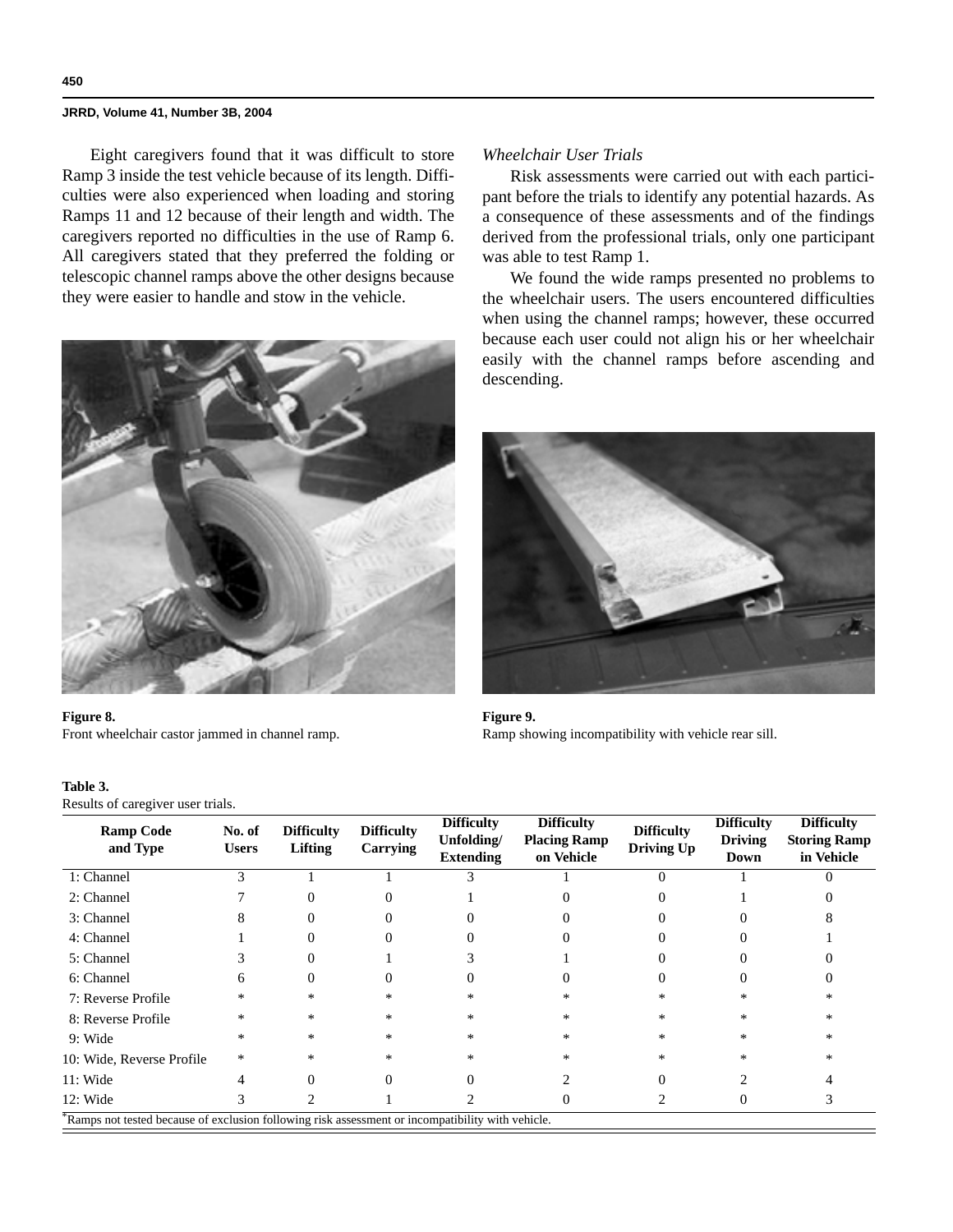#### **STORR et al. Evaluation of portable wheelchair ramps**

All wheelchair users stated that they preferred the singlewide platform ramps above the other designs. The reasons they cited for this preference were that the wide ramps "needed less concentration," they had "no problems with alignment," and they were "much quicker to use."

# **DISCUSSION**

Portable wheelchair ramps are available in a wide range of designs, materials, and configurations. Therefore, the needs of wheelchair users and caregivers should be able to be accommodated, at least partially, if the needs are identified clearly and ramps are selected with the appropriate combination of features. As expected, our results suggest that no single design or individual product can meet the needs of all users. However, we have included design guidelines in **Appendix B** (found in the online version only), which lists the key advantages and potential limitations of several designs and product features.

Clear information and instructions are required to ensure that ramps are used correctly. They should clearly state, for example, that portable wheelchair ramps are designed to load unoccupied wheelchairs only and that hazards may occur if wheelchairs are loaded with an occupant. Since less than half the products we received were delivered with instructions and the clarity of those we did receive was generally poor, this is clearly an area in which improvements could be made. Safety warning stickers were also limited in both number and level of detail. It is probable, therefore, that some users will purchase portable wheelchair ramps that are not compatible or stable when used in combination with the vehicle they own. Clearly, these aspects of quality control could be improved quite easily and at little extra cost.

Although the ramps that we evaluated were described as portable in the product literature, some were heavy and difficult to handle. We excluded one ramp from the user trials because of these factors; it would not have been possible for one person to handle the device within current moving and handling guidelines [8]. Similarly, four ramps could not be placed in the vehicle's load space because of their weight, length, or width. Together these findings suggest that some products, which are described or marketed as portable devices, might not be categorized or usable as such by some users.

The caregivers showed a clear and equal preference for the folding and telescopic channel ramps above the ramps that were wide and had fixed dimensions. Although they commented about the position of the handles and the locking mechanisms, the caregivers found it easier to lift and carry ramps that had these accessories. In contrast, the wheelchair users preferred the singlewide platform ramps because these seemed to require less effort and concentration when driving up or down.

One set of channel ramps had gutters that were too narrow to allow the wheelchair castors to move freely, and consequently, these jammed and created a potential hazard because the ramps, the wheelchair, and the anthropomorphic dummy fell to the floor. This incident highlights that it is essential for clear information about the product's characteristics, potential limitations, and compatibility issues to be provided with ramps and in the accompanying product literature. Clearly, manufacturers cannot possibly provide an exhaustive list of the models of wheelchair or van with which a ramp is compatible, but they should be able to highlight the importance of this factor and to include guidance notes.

All the tests in this evaluation were carried out in optimal conditions, on dry and level ground, and in these circumstances, most of the ramps performed well when tested for slippage. However, in wet weather, the chances of wheel slippage would increase and the stability of any ramp would be reduced if positioned on uneven ground. The impact of these environmental factors could be explored in future work. Similarly, there are other design features, which we were not able to consider here (for example, wider channels, rubber feet, vehicle mating plates), that would be worthy of further investigation.

## **CONCLUSIONS**

No single ramp design met the needs of all the wheelchair users or caregivers. However, several practical problems were noted that related to the size, mass, storage, ease of use, and handling of the ramps.

Safety information and clear instructions are essential because they help to ensure that portable wheelchair ramps are used correctly and therefore safely. Compatibility between the ramp, the vehicle, and the wheelchair is essential if they are to be used effectively and safely. Compatibility can only be achieved if the optimal design and combination of features are selected for the model of vehicle used and the abilities of the caregiver. The ease of use and portability of the ramps was influenced by size